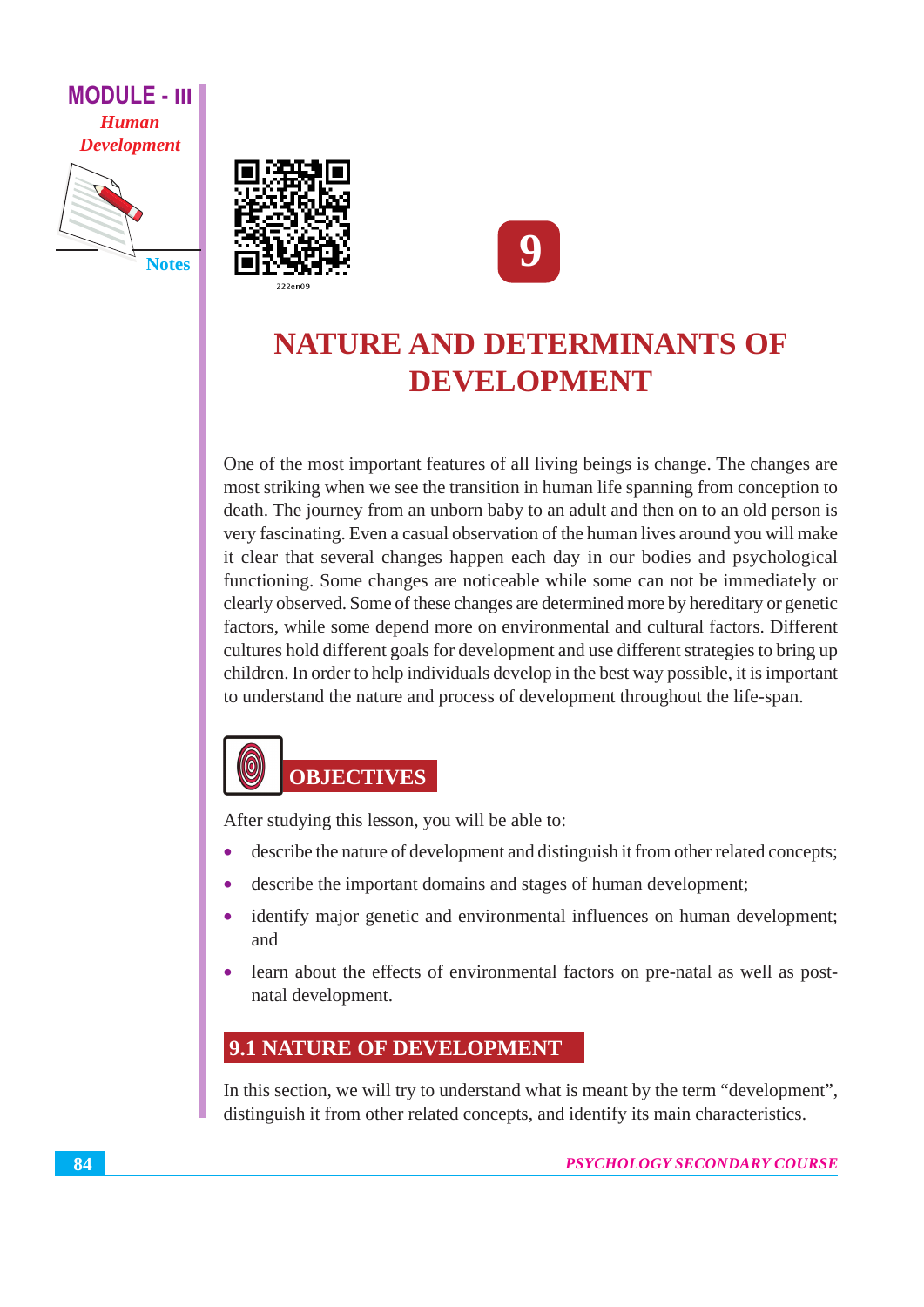#### A. The Concept of "Development"

The term "development" is generally used to refer to the dynamic process by which an individual grows and changes throughout its life-span. It is often thought of as the process of qualitative change taking place from conception to death. In this way development is a broad term and deals with all areas including physical, motor, cognitive, physiological, social, emotional and personality. It should be noted that developments in all these areas are inter-related. For example, a 13 year-old girl undergoes physical and biological changes in her body and such changes are in turn related to her mental, social and emotional development.

Life begins at conception when mother's ovum fertilized by the father's sperm and a new organism is created. From that point till death an individual keeps on changing. Such changes are not random but orderly and generally follow a pattern. It may be noted that the developmental changes are not always incremental or evolutionary. They may also involve a decline in the functioning called "involution". A child loses milk teeth in the process of development while an old person may show decay in memory and physical functioning. Development, therefore, is best viewed as a gain-loss relationship in which newer and different kinds of changes take place. Older behavior patterns may lose their salience while new ones may emerge.

Development is shaped by the joint influences of both nature and nurture in a cultural context. Nature refers to the hereditary contribution a child receives from parents at the time of conception. Genetics determines several aspects of a person's physical structure and functioning as well as some psychological characteristics to a certain extent. Nurture refers to the influences of the complex physical and social ecology in which we develop and grow. Various aspects of the child's ecology (e.g. physical facilities, social institutions and rituals, and school) influence the developmental outcomes in important ways.

#### **B. Key Developmental Concepts**

The term "development" is often used interchangeably with "growth" and "maturation", but these terms need to be carefully distinguished.

"Growth" generally refers to the quantitative additions or changes in the organic structure. For instance as we become older, the body size, height, weight, proportion of parts of our body change in measurable ways. Also, the vocabulary increases. "Development" on the other hand, is a broader term which often includes growth, but is used more to refer to functional and qualitative changes in cognitive ability, perceptual ability, personality and emotional development and so on.

"Maturation" is a term that refers to the natural unfolding of changes with increasing age, e.g. hormonal changes as the individual reaches puberty. An example of this **Notes** 

**MODULE - III**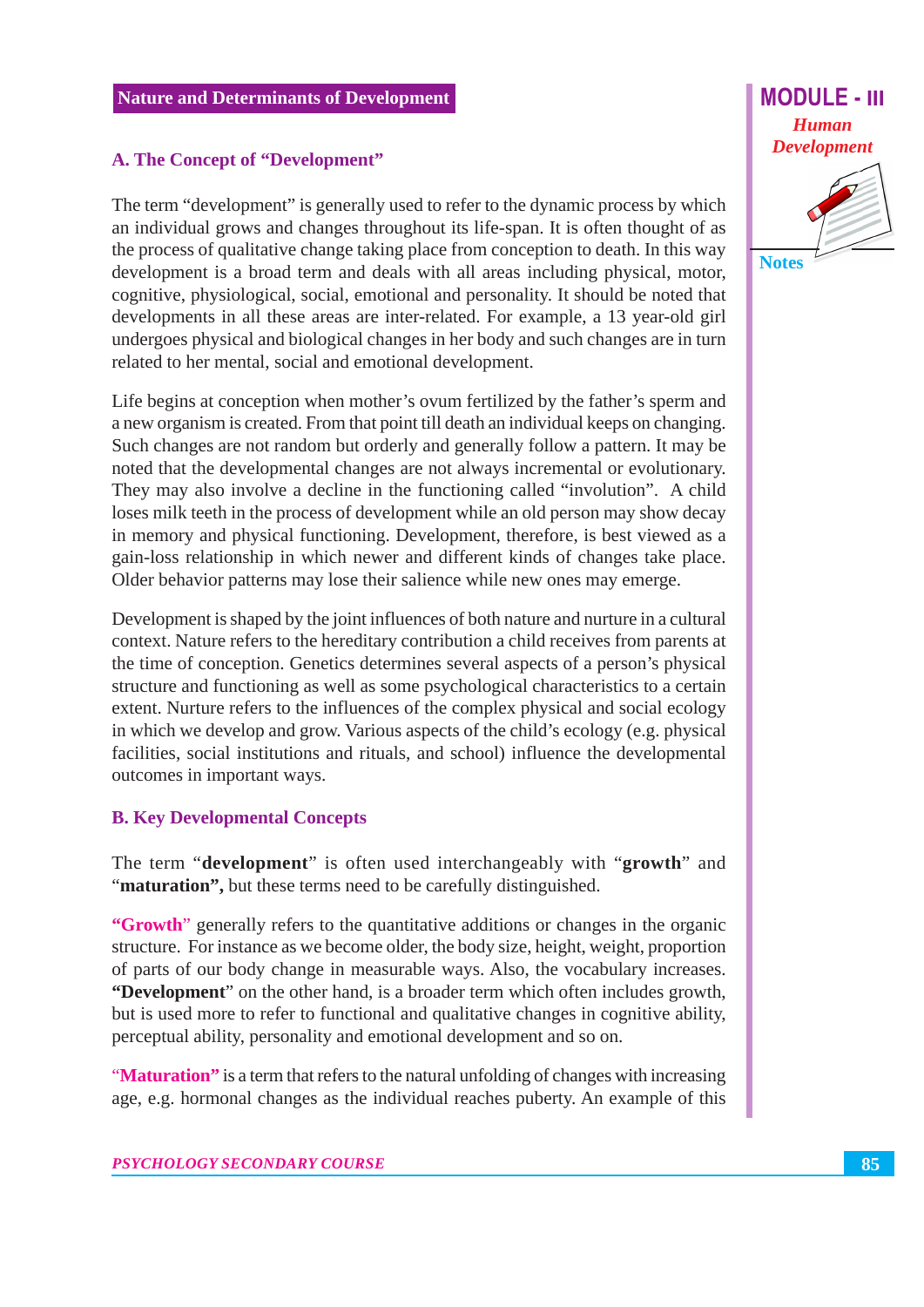#### **MODULE - III Human Development**



can be seen in breast development which is influenced by release of estrogen when a girl reaches adolescence. Maturation refers to the changes which are primarily biological in nature and occur due to our genetic programme. Our biological structure follows a predetermined course of changes with time. This can be seen in the development of teeth during childhood. Changes in body proportions with age provide an example of such predetermined universal trends. The size of the head is roughly half of the whole body at birth, but the proportion keeps decreasing until adulthood, when it is less than one-fourth of the whole body. Therefore, maturational changes in our body are primarily due to the ageing process rather than learning or other factors such as illness or injury.

It must be noted that changes in behavior also occur due to "learning". Learning takes place as a result of a person's interaction with the environment. Maturation provides the raw material and sets the stage for learning to occur. Taking the case of learning to read, the child needs to be biologically ready. The eyes need to develop proper focusing ability before a child can learn to read. Therefore, maturation and learning jointly bring about changes in a person's behaviour.

"Evolution" is a term that refers to species-specific changes. Evolutionary changes happen very gradually and are passed on from one generation to the other so that the species is better equipped for survival. The evolution from apes to human beings took place over a period of about 14 million years. Changes that occur at the level of species are called **phylogenetic** and those that occur at the level of individual are called **ontogenetic**. The term evolution is also used to describe the incremental changes that take place in the course of development.

#### **C. Characteristics of Development**

We can now summarize the characteristic features of development to help us distinguish it from other kinds of changes.

- Development is a **life-long process**, spanning from conception till death.
- Developmental changes are often systematic, progressive and orderly. They  $\bullet$ usually follow a pattern, proceeding from general to specific, and from simple to complex and integrated levels of functioning.
- Development is **multi-directional**, i.e. some areas may show a sharp increase  $\bullet$ while other areas may show a decline. Developmental changes usually involve an increase in maturity towards higher levels of functioning, e.g. increase in vocabulary's size and complexity. But it may also involve a decrease or loss, such as in bone density or memory in old age.
- Moreover the rate of growth and development is **not always constant**. 'Plateaus'  $\bullet$ are often seen in the pattern of development, indicating periods of no apparent improvement.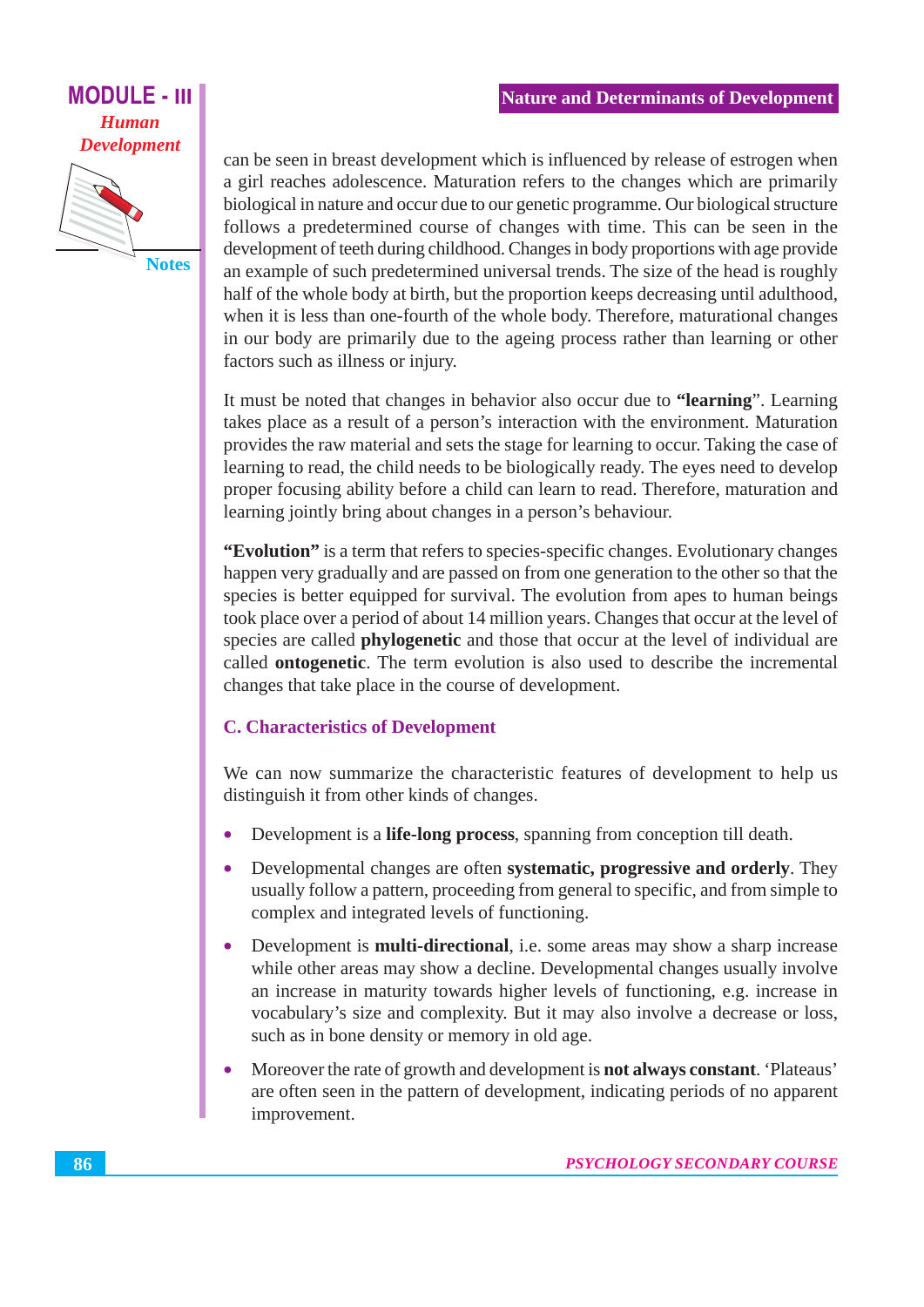- Developmental changes can be quantitative, e.g. increase in height with age, or  $\bullet$ qualitative, e.g. formation of moral values.
- Development is both **continuous** as well as **discontinuous** process. Some changes may occur very rapidly and be overtly visible, such as appearance of the first tooth, while some changes may not be sharp enough to be observed easily in day-to-day functioning, such as understanding of grammar.
- Developmental changes are **relatively stable**. The temporary changes due to weather, fatigue or other chance factors will not qualify as development.
- Developmental changes are **multi-dimensional** and inter-related. They may happen together in many areas at a time, or can occur one at a time. During adolescence there are rapid changes in the body as well as in emotional, social and cognitive functioning.
- Development is highly **plastic or flexible**. This means that the same person may suddenly show greater improvement in a particular area than expected from the past rate of development. An enriched environment can produce unexpected changes in the physical strength, or in memory and intelligence levels.
- Development is **contextual**. It is influenced by historical, environmental and  $\bullet$ socio-cultural factors. The loss of a parent, an accident, a war, an earthquake and child-rearing customs are examples of factors which may influence development.
- There are considerable **individual differences** in the rate or tempo of developmental changes. These differences could be due to hereditary factors or environmental influences. Some children can be very precocious for their age, while some children show developmental delays. For example, though an average child begins to speak 3 word sentences around 3 years of age, there will be some children who have mastered this much before 2 years, while there will be some who are not able to speak full sentences even by 4 years. Moreover, there will be some children who are not able to speak even beyond the upper limit of the range.

# **INTEXT QUESTIONS 9.1**

- 1. Write True/False against each statement:
	- a. Development refers to both quantitative and qualitative changes.  $T/F$
	- b. Development follows a constant rate.  $T/F$
	- c. The study of development does not cover old age.  $T/F$
	- d. A person may show increase in some aspects and show decline in other aspects at the same time  $T/F$
	- e. Enrichment of the environment can produce dramatic changes.  $T/F$



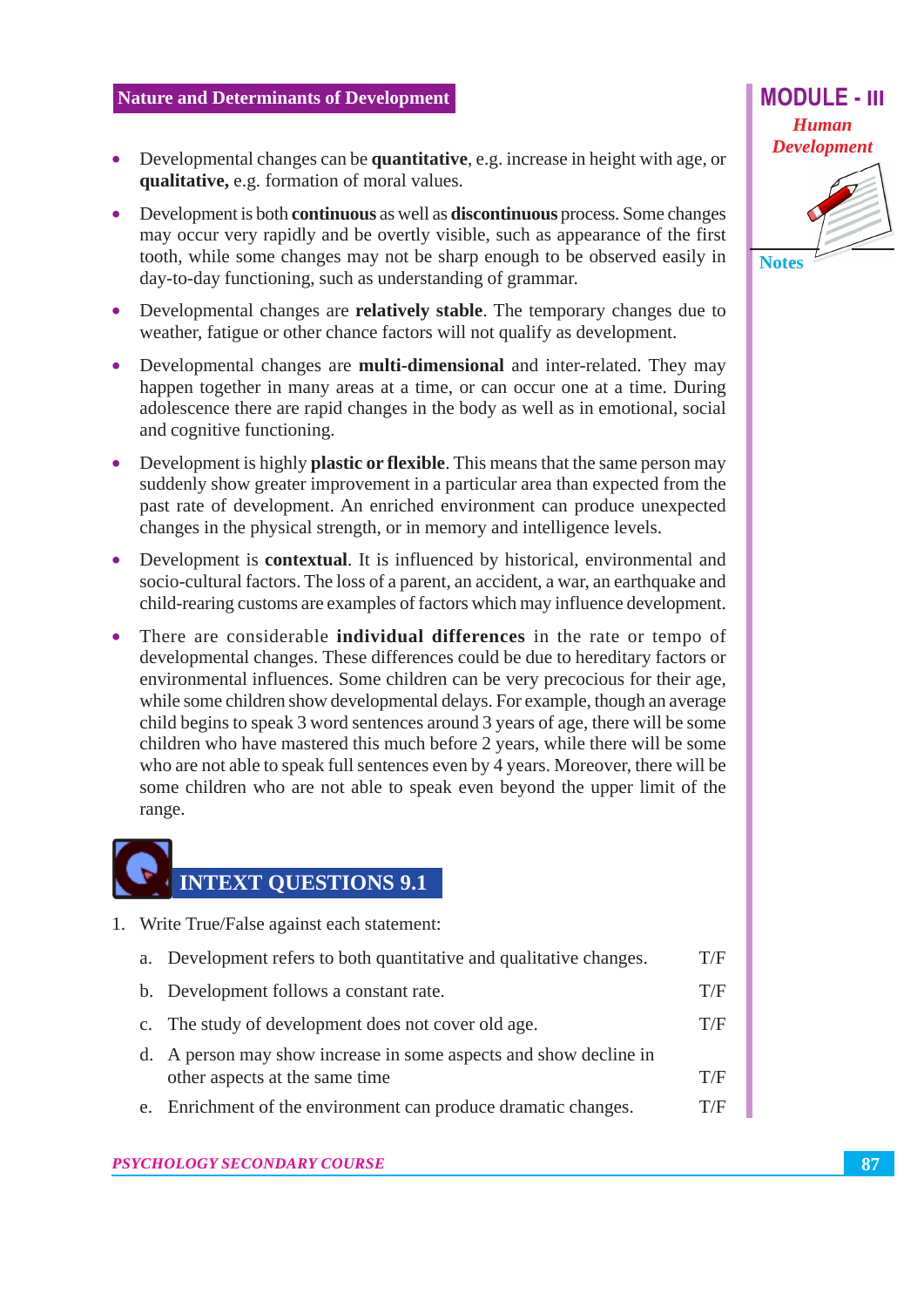

**Notes** 

- 2. Write short answers to the following questions:
	- a. Explain the concept of development.
	- b. State any 3 major characteristics of human development.

#### **9.2 DOMAINS OF DEVELOPMENT**

As we have noted development is an inclusive term that incorporates changes in several areas. These areas or domains deal with 3 broad categories:

- **1. Physical and motor development:** It refers to changes in body-size and structure, functioning of various body systems, brain development, perceptual and motor development.
- 2. Cognitive development: It refers to the development of cognitive and intellectual processes, including memory, attention, intelligence, academic knowledge, problem solving, imagination and creativity. It also includes development of language.
- 3. Socio-emotional development: It refers to how we develop relationships with other people, and how our emotions emerge and change as we grow older. It includes emotional communication and self-control, understanding of self and others, interpersonal skills, personality, and emergence of friendship and moral reasoning.



Fig. 9.1: Inter-relatedness of the domains of development

These domains or areas are inter-related and combine in a holistic manner to make a person's developmental pattern unique. Each domain influences and is influenced by others. As a baby develops physically, several motor skills are acquired. As the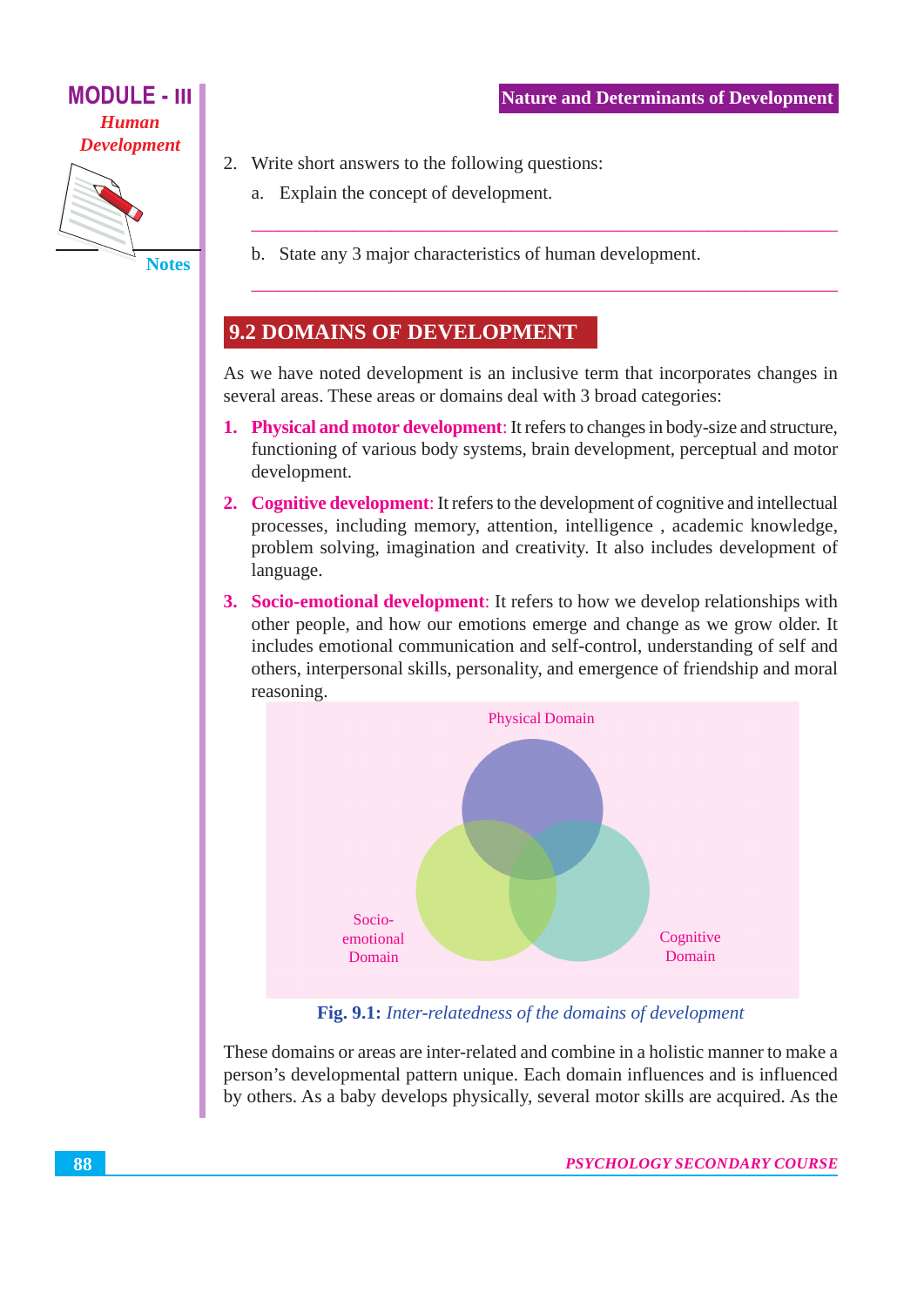baby becomes capable of grasping, reaching, sitting, crawling, standing and walking, he/she is able to better explore the environment, resulting in further cognitive development. Improved thinking and understanding helps formation of better social relations as well as emotional expression and comprehension. On the whole, each domain helps the child move towards enriched experiences, learning and overall development.



- 1. Fill in the blanks in the following statements:
	- Improvement in memory and language indicates development in the  $\overline{a}$ . -domain.
	- Interpersonal relationships fall in the domain.  $h_{\cdot}$
	- Changes in size and structure of the body fall in the  $\mathbf{c}$ . domain of development.
	- $\mathbf{d}$ . broad domains of development can be categorized for the sake of convenience

#### **9.3 STAGES OF DEVELOPMENT**

Even though development is a continuous process, some theorists believe that various stages can be identified for the sake of locating major shifts and determining the developmental tasks. This helps in monitoring the pace of developmental changes. It must be pointed out that there is no sharp dividing line between them. Each stage has certain characteristic features and prepares the ground for the next stage. Some theorists have suggested stages in specific areas of development. For instance Piaget who identified stages of cognitive development and Freud who suggested stages of psycho-sexual development. These theories are explained in other lessons.

#### A. Developmental Stages: A Life Span Perspective

Most psychologists identify the following stages of development:

- **Prenatal period** (from conception to birth) : In this period, the single-celled organism changes into a human baby within the womb.
- Infancy and toddlerhood (birth-2 years): Rapid changes in the body and brain help several sensory, motor, social and cognitive capacities to emerge.
- Early childhood: (2-6 years): Motor skills are refined, language develops, ties are formed with peers, and the child learns through play.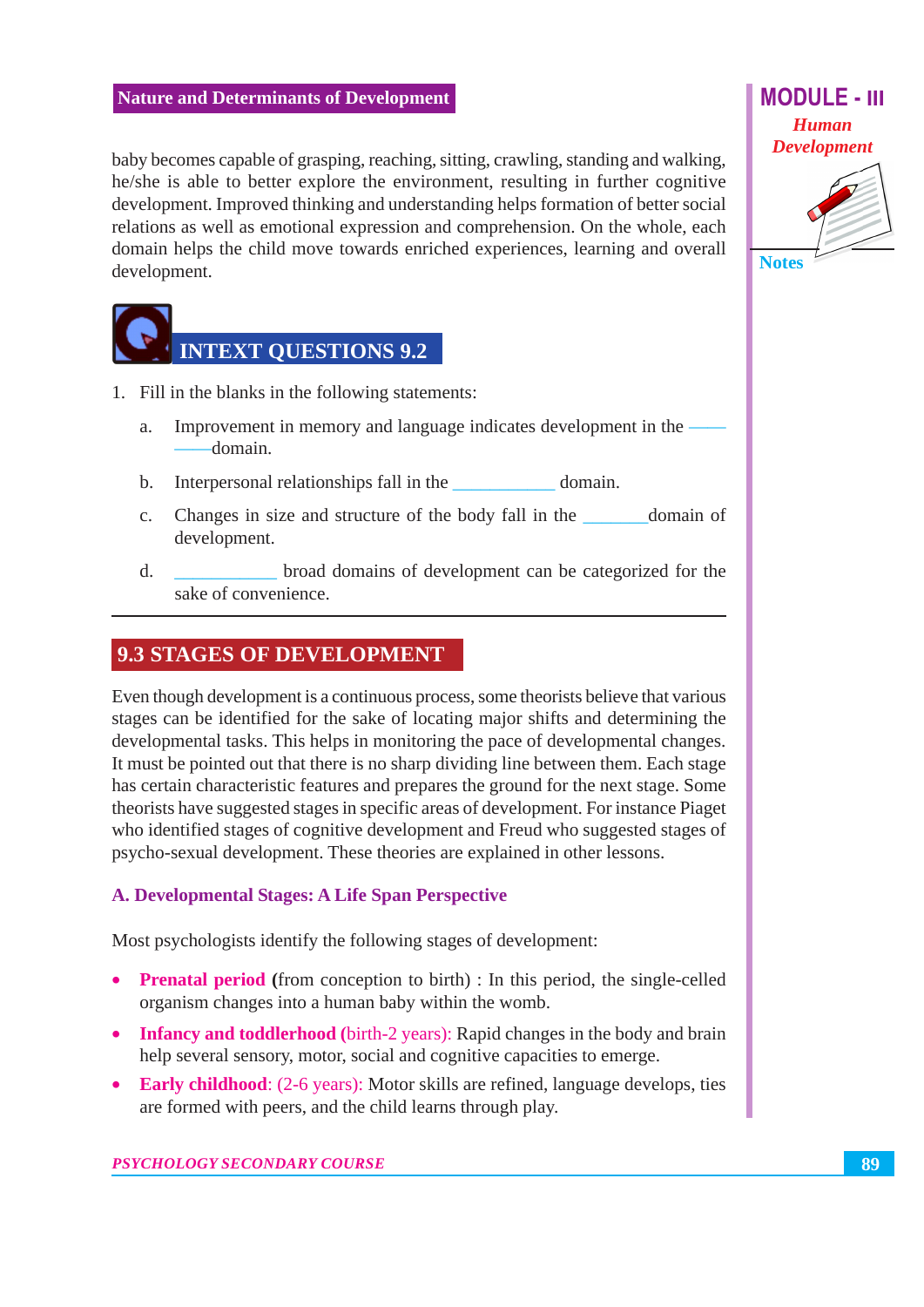#### **MODULE - III Human Development**



- Middle childhood (6-11 years): These are the school years when the child acquires literacy skills, thought processes are refined, friendships emerge and self-concept is formed.
- **Adolescence** (11-20 years): This period is marked by puberty which signals the onset of rapid physical and hormonal changes, emergence of abstract thinking, sexual maturity, stronger peer ties, sense of self and autonomy from parental control.
- **Early adulthood** (20-40 years): This is the stage of life when the youngster leaves home for the sake of education, or to find a career, and to form intimate relationships leading to marriage and having children.
- **Middle adulthood** (40-60 years): At this stage the person is at the peak of his/ her career. There is a need to help children begin independent lives, and to look after own parents who are aging.
- Late adulthood (60 years till death): This period is marked by retirement from work, decrease in stamina and physical health, bonding with grand-children, and dealing with impending old age and death of self and spouse.



Fig. 9.2: Stages of human development

Though the stages of development are universally recognized, the exact age range is arbitrary and depends on cultural factors. In some cultures, for example, there is no distinct phase of adolescence with the stress associated with it. One simply moves from childhood to adulthood. The concept of old age is undergoing a change with enhanced medical, health and cosmetic facilities. Life-span expectancy has also increased and reached to 65 years in India.

#### **B.** Life Stages: An Indigenous View

Ancient texts also view the human life-span in terms of stages. Life is seen as a process of evolution in four stages known as **Ashramas**, which literally means a dwelling place. There are four main Ashramas: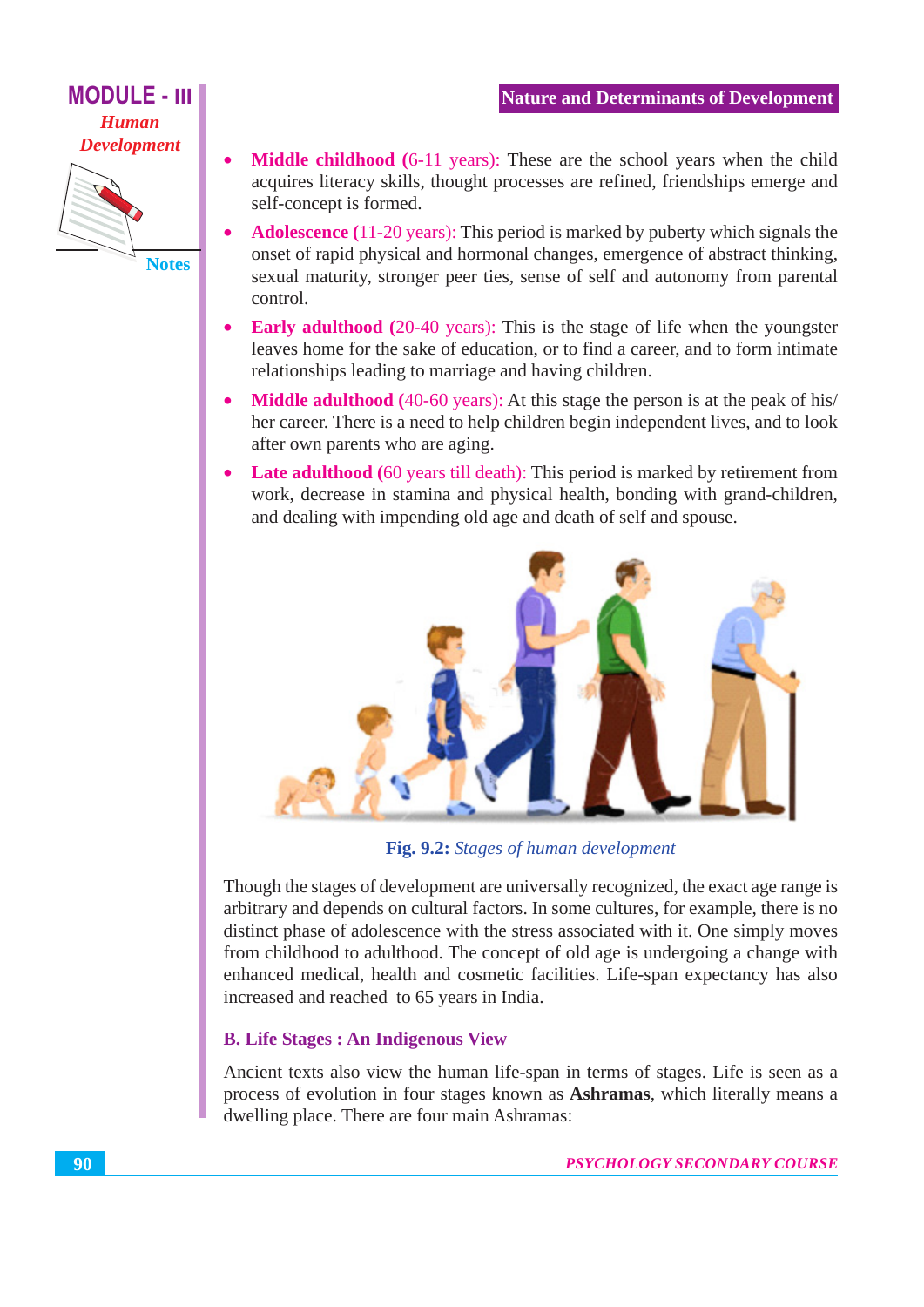- **Brahmacharya:** During this period the major task is learning while living as a  $\bullet$ student under the guidance of a Guru, with emphasis on discipline and simple living.
- **Grihastha:** In this phase of life an individual has to work and take on the responsibility of raising and maintaining a family within the social context.
- **Vanaprastha:** It is a period of seclusion after one has raised the family and completed the duties towards it. It requires severe discipline and austerity and sharing responsibilities with the younger people.
- **Sanyasa:** It is the final stage of life when one needs to achieve complete detachment from worldly objects, freedom from desire, and move towards ultimate self-knowledge and renunciation from the world.

These stages or ashramas are based on the principle that a human being should grow, participate and discharge worldly duties and contribute to the progress and welfare of society and move towards liberation and spiritual growth. It is desired that the older persons should give way to the younger generation. In this scheme one lives in a web of obligations to society as well as environment including all living beings such as animals and trees. It emphasizes co-existence with this whole living world rather than being a consumer and exploiting the environment for personal gains.

#### **C. Developmental Tasks**

Each developmental stage is characterized by a dominant feature or a leading characteristic which determines its uniqueness. For example, a child is expected to go to school and study while an adult is expected to work and raise a family. Certain characteristics stand out more prominently than others and each period is called a stage. People learn certain behavior patterns and skills more easily and successfully at certain stages and this becomes a social expectation. For example, a child is supposed to be able to go independently to school in middle childhood. Such social expectations of a particular age common to all persons constitute "developmental" tasks". If a person is able to master the developmental task of a particular stage, he or she is considered to have successfully moved on to the next stage of development.

# **INTEXT OUESTIONS 9.3**

- 1. Write True or False after each statement:
	- a. Developmental stages have a fixed age range.
	- b. Prenatal period extends from birth to conception.
	- c. Adolescence is marked by rapid physical and psychological changes.

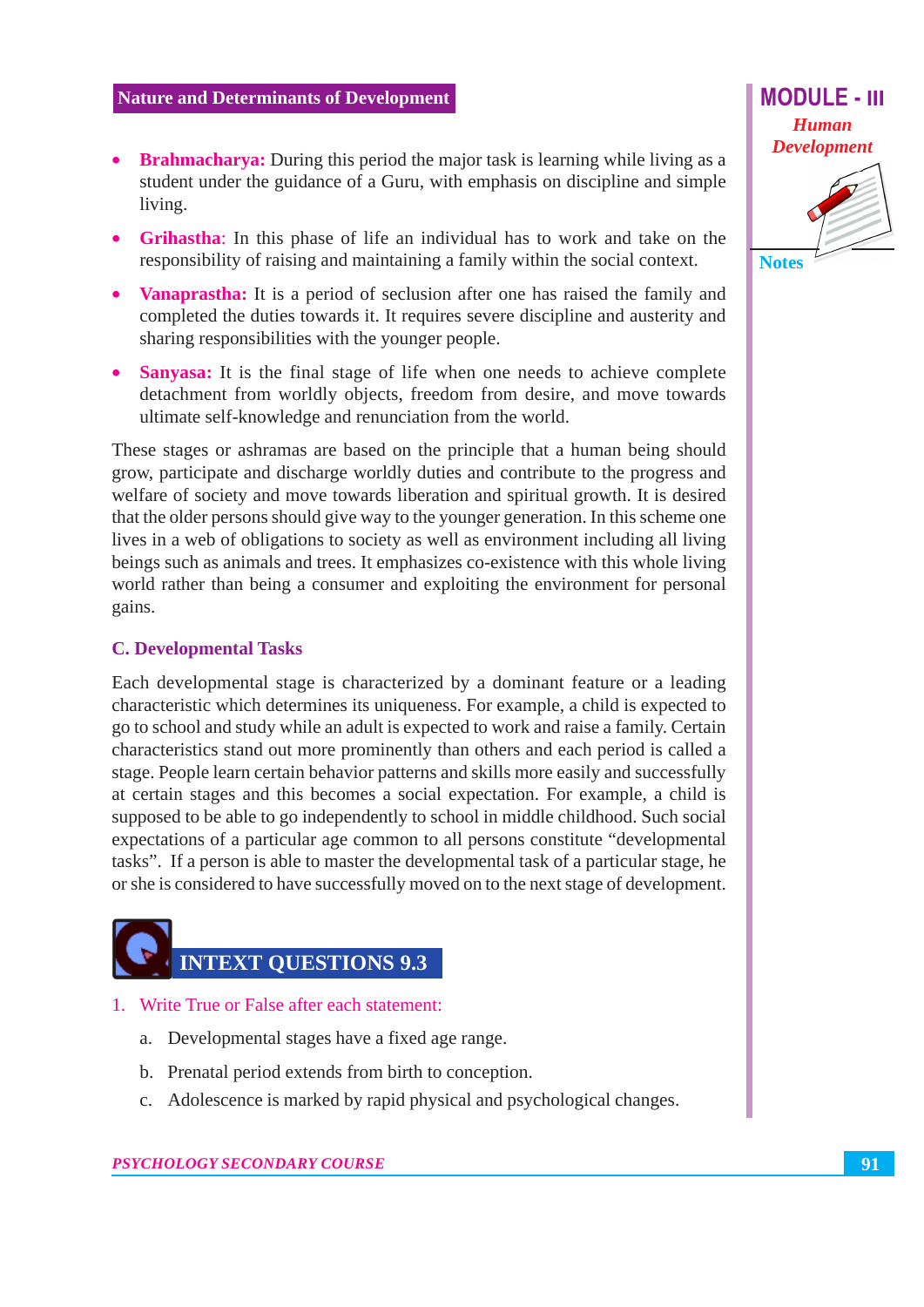

**Notes** 

- d. There are four stages in the Hindu view of development.
- e. The Hindu concept of development encourages staying away from the family.
- f. Developmental tasks are social expectations of a particular age group.

2. Write short answers to the following questions:

- a. State the major stages of development as described in ancient Hindu texts.
- b. What do you understand by the term "developmental tasks"?

#### **9.4 INFLUENCES ON DEVELOPMENT**

It is important to understand the factors that determine the course of development. Each one of us is a product of genetic factors and environmental influences. The role of maturation and learning has already been described briefly in an earlier section. Let us now look at the contributions of heredity and environment in some detail.

#### **A. Genetic Influences**

At the time of conception, the ovum of the mother and the sperm cell of the father unite to form a new cell. The small particles in the nucleus of the cell are called chromosomes. The chromosomes exist in pairs. The human cell has 46 chromosomes arranged in 23 pairs. One member from each pair comes from the mother and the other one from the father. Chromosomes store and transmit genetic information. The genes, which are the actual trait carriers, are found in very large numbers in each chromosome.

The fertilized zygote brings together various combinations of chromosomes. In this way, different genes are transferred from each child of the same set of parents. Due to this reason each child bears greater similarity to his on her blood relatives than to anyone else. At the same time there are also many differences amongst blood relatives.

#### **B. Genotypes and Phenotypes**

Genetic transmission is a complex process. Most characteristics that we observe in human beings are combinations of a large number of genes. Innumerable permutations and combinations of genes are responsible for the large differences in physical and psychological characteristics.

Only identical or monozygotic twins have exactly the same set of chromosomes and genes as they are formed by duplication of a single zygote. Most twins are fraternal or di-zygotic, who develop from two separate zygotes. These fraternal twins may resemble each other like brother and sister, but they will also be different from one another in many ways.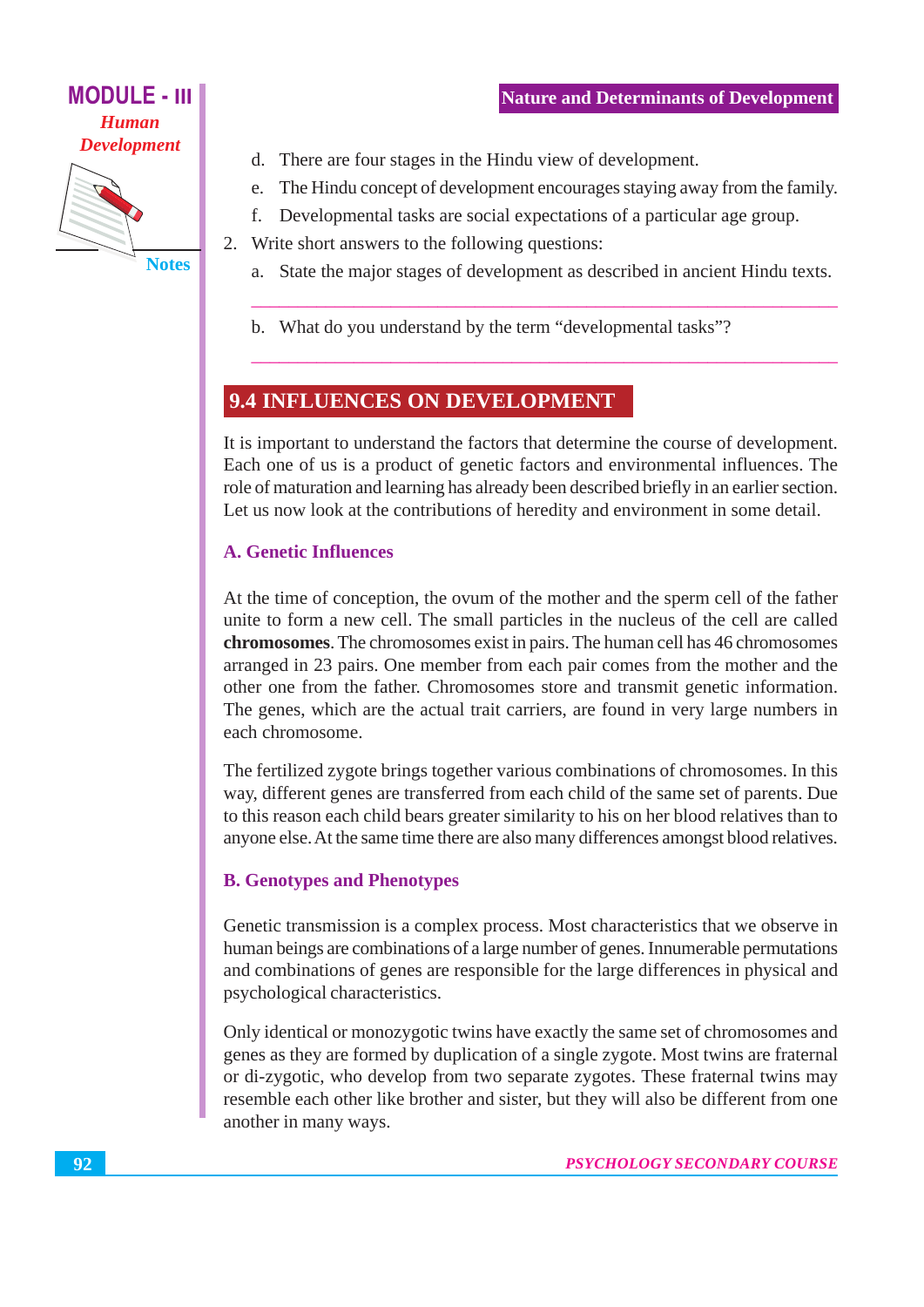

Fig. 3: Differences between Mono-zygotic and Di-zygotic twins

Genes can be **dominant** or **recessive**. It is a known fact that there is more color blindness or lack of sensitivity to certain colors among males than females. A grandmother and mother can transmit this condition to the male child without being color blind themselves. This is because in the male this disorder is dominant, whereas in female it is recessive. The genes form pairs. If both genes in a pair are dominant, the individual will display the specific trait (e.g. color blindness). If one gene is dominant and the other recessive, the dominant will prevail. The recessive gene will be passed on and may show up in a later generation.

The dominant gene, therefore, is the one responsible for a particular trait to show up in a person. The characteristics which show up and are displayed e.g. eye color, are called **phenotypes.** The recessive gene does not show up as a trait, unless paired with another gene just like it. The characteristics that are carried genetically as recessive genes but are not displayed are called **genotypes.** 

**Genotype,** therefore, refers to the actual genetic material or a person's genetic heritage while **phenotype** refers to the individual's physical and behavioral characteristics which are determined by both genetic and environmental factors.

#### **C. Environmental Influences**

Nature refers to what a child has inherited genetically from her parents, while the influence of environment on the development of the child is referred to as nurture. **MODULE - III** 

**Human Development** 

**Notes**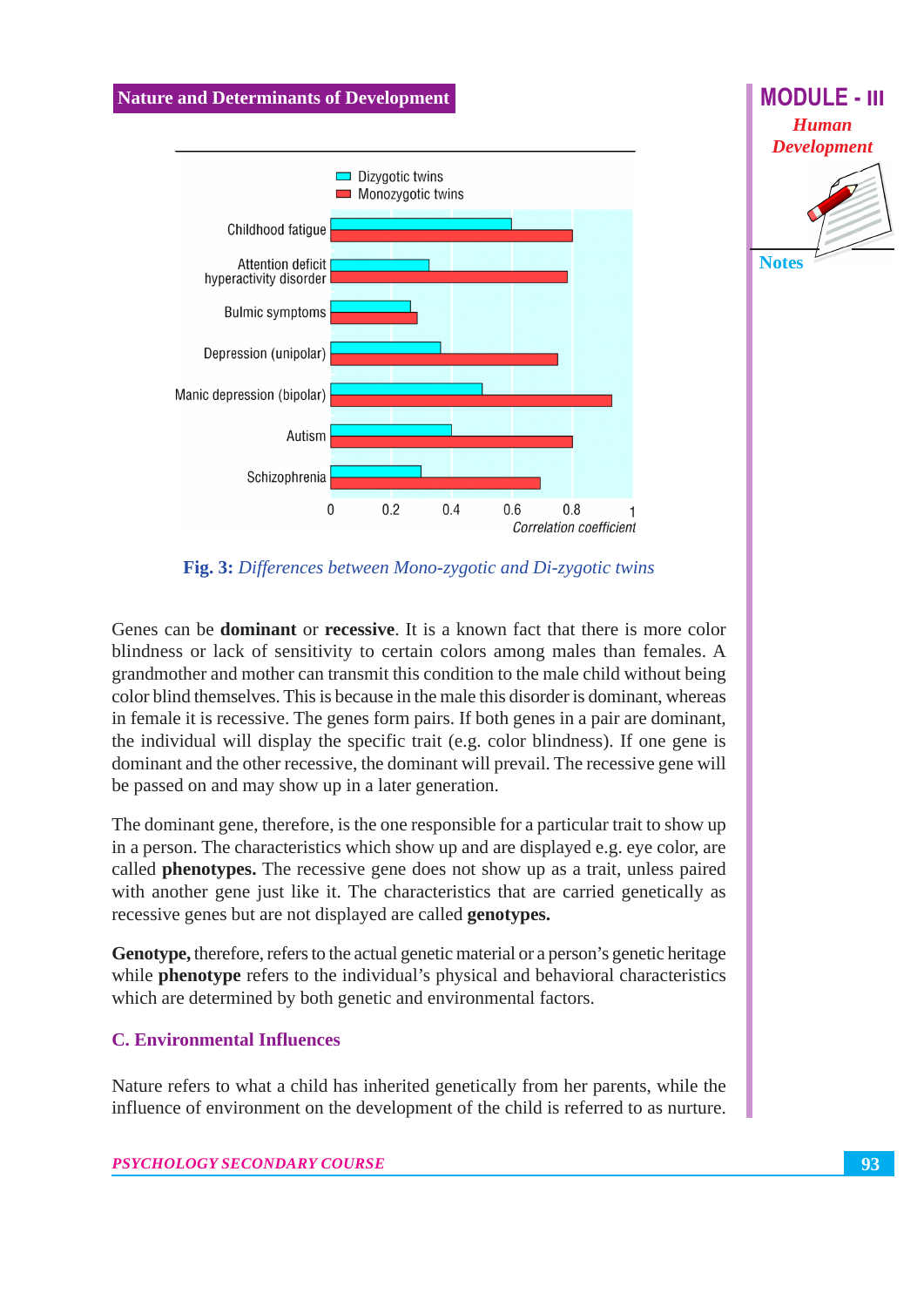#### **MODULE - III Human**

**Development** 

**Notes** 

To understand the development of a person, we have to study the complex interaction between nature and nurture or heredity and environment.

Environmental influences are important both at the prenatal and postnatal stages of human development. At the prenatal stage, when a fetus is in the mother's womb, internal or external harmful agents, such as certain legal or illegal drugs, alcohol, lead and pollutants can harm the unborn baby's development. The mother's nutrition, diseases and emotional stress can also affect the development of the fetus.

After birth, several types of environmental factors operate to influence the development of the child. The **ecological systems theory** of development views environmental factors organized as concentric circles of systems.



Fig. 4: Ecological systems influencing human development

The micro-system is the immediate environment at home and interactions between them and the child's own characteristics. The **meso-system** consists of the relationships between family members and school and neighborhood. The exo-system refers to the influences of indirect agencies such as work-place of the parents or community services. The macro-system is the outermost layer which includes cultural values, laws and customs. The systems are ever-changing and dynamic. There is also a chronosystem which refers to the time dimension. As the child grows, there are changes within each system, and also changes due to the child's interaction with the environment. On the whole, in ecological systems theory, children are both products and producers of their environments, in a network of interdependent effects.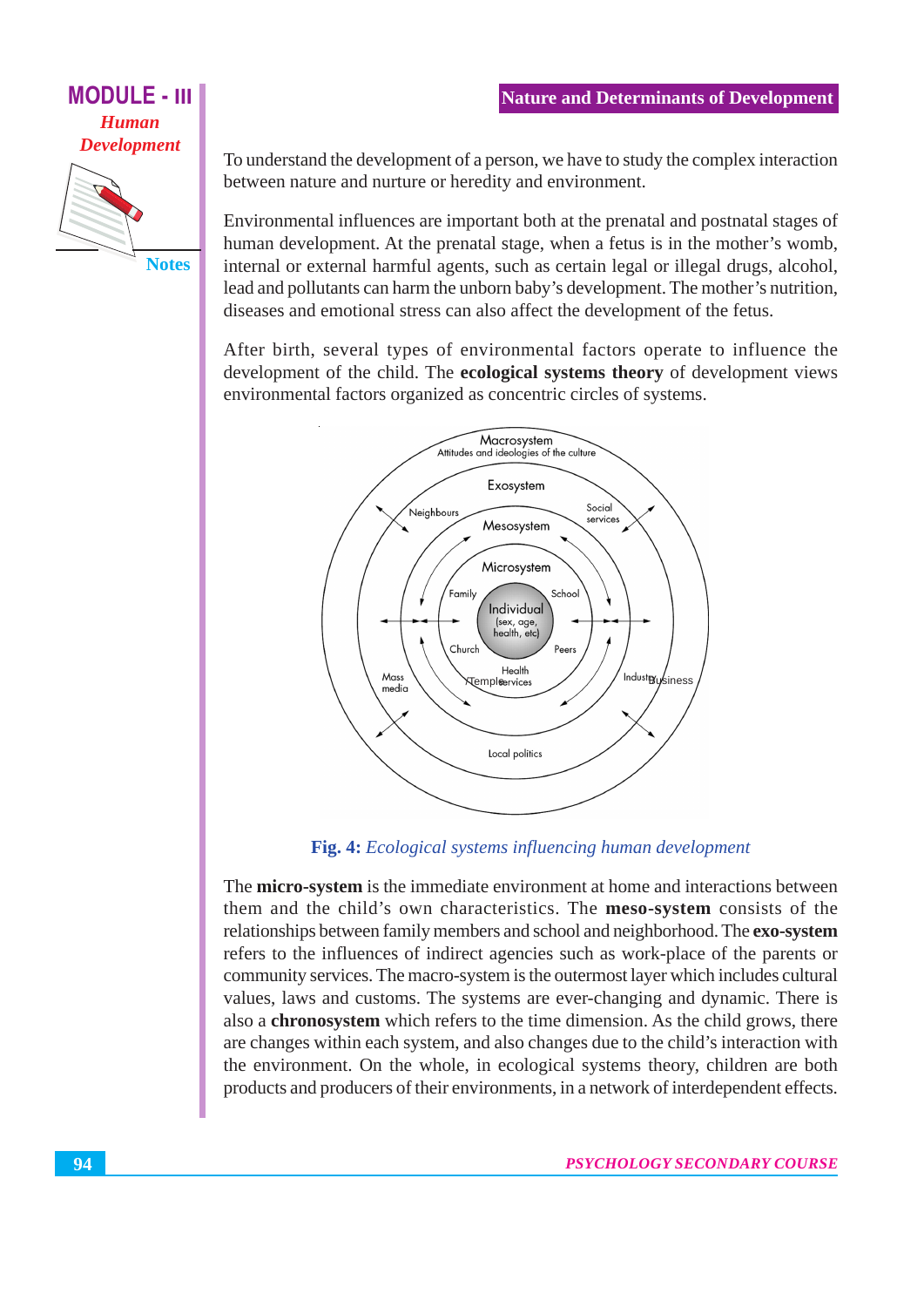The present view of development gives importance to both nature and nurture. Heredity and environment are inseparably interwoven, each affecting the impact of the other on the child. Development therefore has certain universal features, as well as features unique to the individual. It is important to understand the role of heredity, but more fruitful to understand how the environment can be improved, so as to help the child develop in the best possible way within the limits set by heredity.

An understanding of the principles and determinants of development helps us in several ways:

- 1. It helps us to know what to expect of the individual's capability at a particular age.
- 2. It gives information on when to provide opportunities and stimulation for optimal development.
- 3. It helps to parents, teachers and others who work with children, to prepare them for the physical and psychological changes that are to take place.
- 4. It helps us to be prepared for changes in our bodies and personalities as we grow older.
- 5. It helps us to understand that it is possible to facilitate the process of development by providing an enriched environment.

## **INTEXT QUESTIONS 9.4**

- 1. Fill in the blanks in the following statements:
	- a. Heredity is determined at the time of
	- b. There are <u>pairs</u> of chromosomes in a human cell.
	- c. Genes can be or
	- d. Characteristics that are carried in the genetic code but not displayed are called
	- e. In the ecological systems theory, the layer which consists of cultural values, laws and customs is called the
	- f. External agents that can harm the unborn baby in the womb are called
- 2. Write short answers to the following questions:
	- a. Explain the terms 'genotype' and "phenotype".

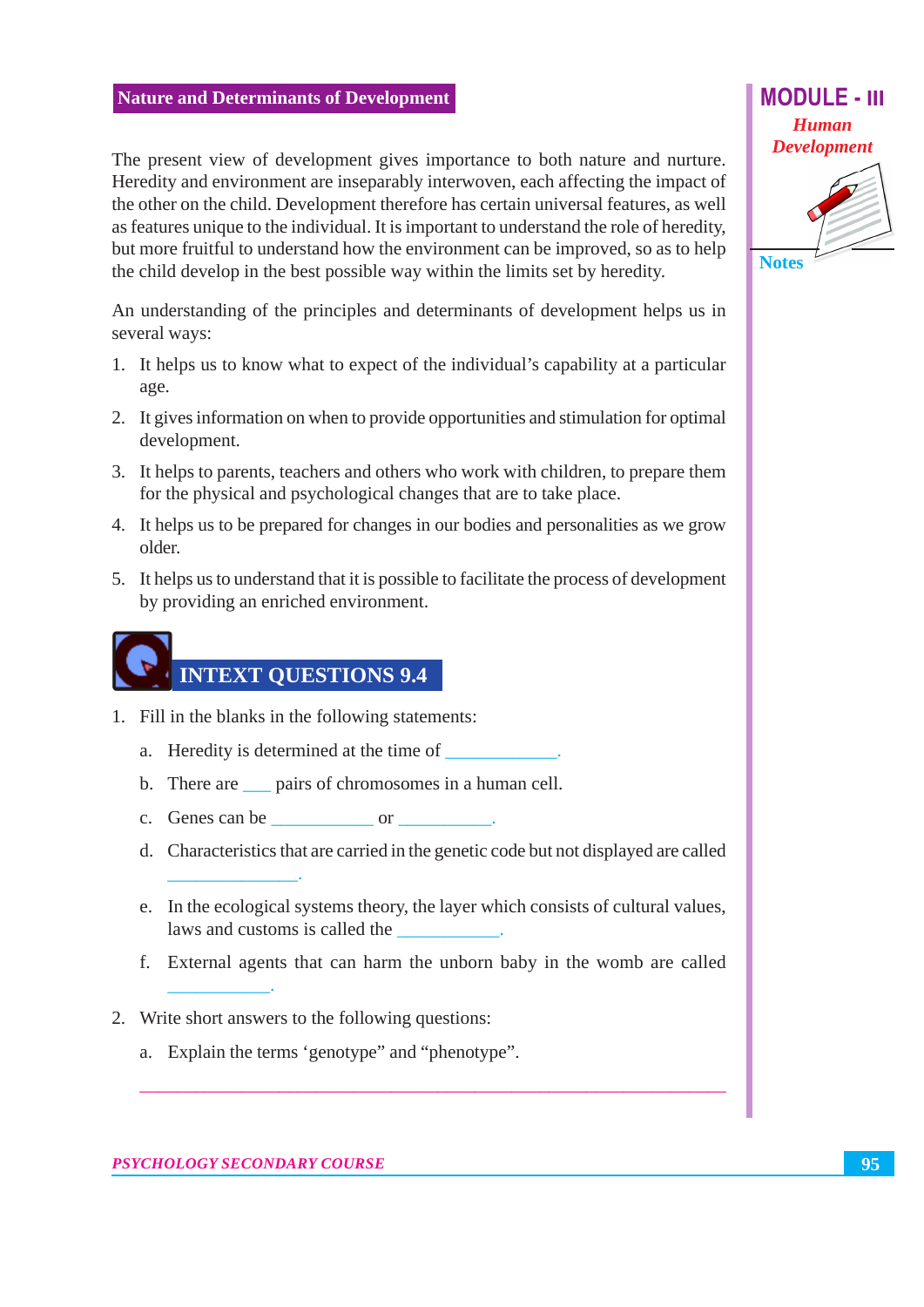#### **MODULE - III Human**

**Development** 



**Notes** 

b. Briefly explain the main features of the ecological systems theory of development.

### WHAT YOU HAVE LEARNT

- Development refers to the process by which the individual grows and changes  $\bullet$ during its life-span, from conception to death.
- Development is systematic, orderly, progressive, multi-dimensional, multi- $\bullet$ directional, plastic and contextual.
- The major domains of development are physical, cognitive and socio-emotional.
- Stages of development can be categorised for the sake of convenience, ranging  $\bullet$ from prenatal stage to late adulthood or old age.
- Each stage is characterized by certain developmental tasks which are social  $\bullet$ expectations for a given age group.
- Hereditary factors are determined at the time of conception and genetic information is carried by genes and chromosomes.
- Genotypes refer to the characteristics which are carried genetically but not  $\bullet$ displayed.
- Phenotypes refer to those characteristics which are displayed.  $\bullet$
- Environmental factors influence both prenatal and post-natal development.  $\bullet$
- External harmful agents can cause damage to the fetus in the mother's womb.  $\bullet$
- Maternal disease, nutrition and stress can influence fetal development.  $\bullet$
- The ecological systems theory proposes several sub-systems in the growing child's  $\bullet$ environment which can influence development.
- Both nature and nurture jointly influence development.  $\bullet$

## **TERMINAL QUESTIONS**

- 1. Differentiate between the terms "development", "growth", "maturation" and "evolution".
- 2. Describe the major domains of development.
- 3. Identify the major stages of human development.
- 4. Discuss the relative importance of nature and nurture in development.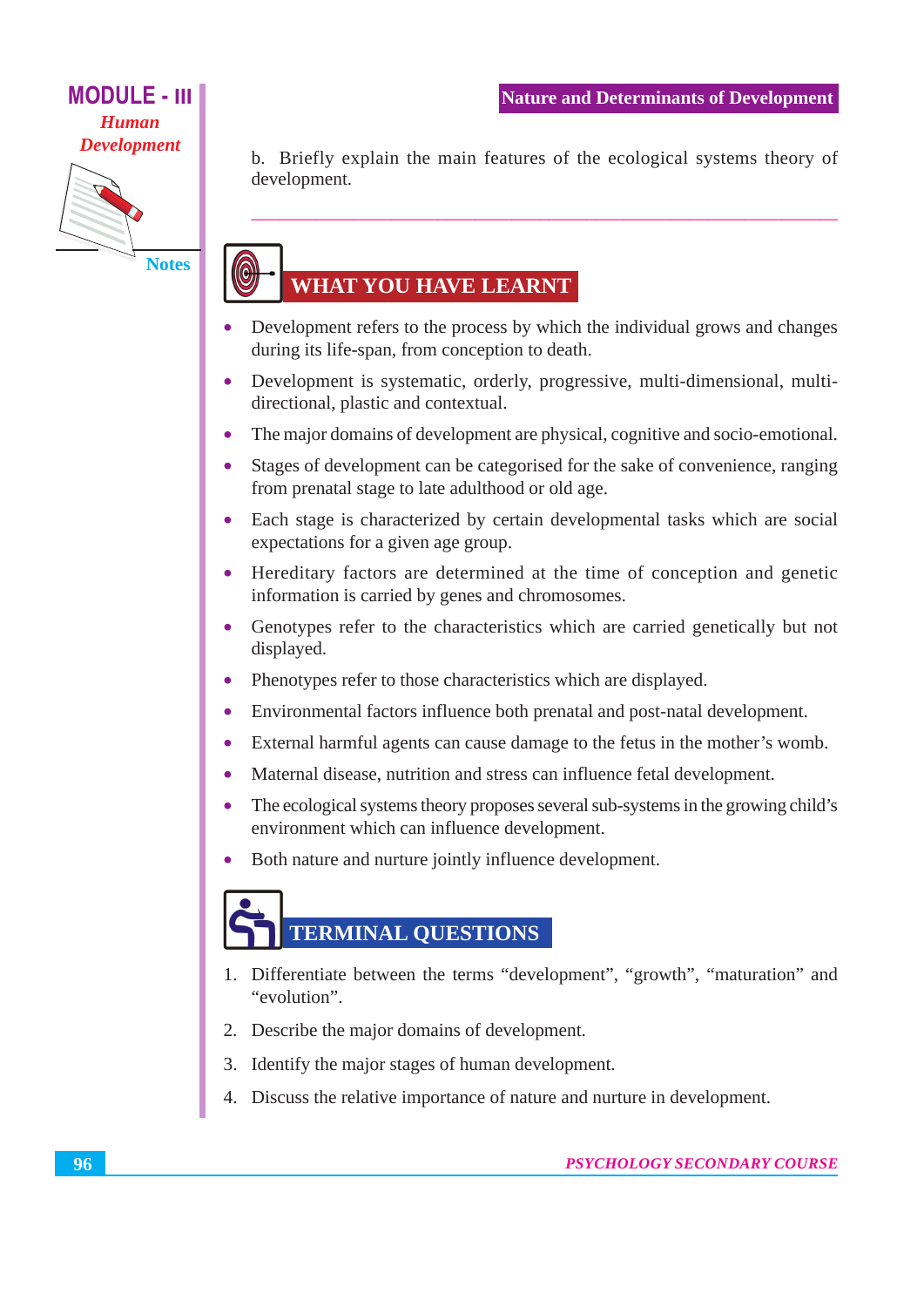

#### $9.1$

- 1. a. true
	- b. False
	- c. False
	- d. True
	- e. True
- 2. a. Refer to section 9.1.1
	- b. Refer to  $9.1.3$

#### $9.2$

- a. cognitive
- b. socio-emotional
- c. physical
- d. three

#### $9.3$

- 1. a. False
	- b. False
	- c. True
	- d. True
	- e. False
	- f. True
- 2. a. Refer to Section 9.3.2
	- b. Refer to Section 9.3.3

#### $9.4$

- 1. a. conception
	- $b. 23$
	- c. dominant, recessive
	- d. genotypes